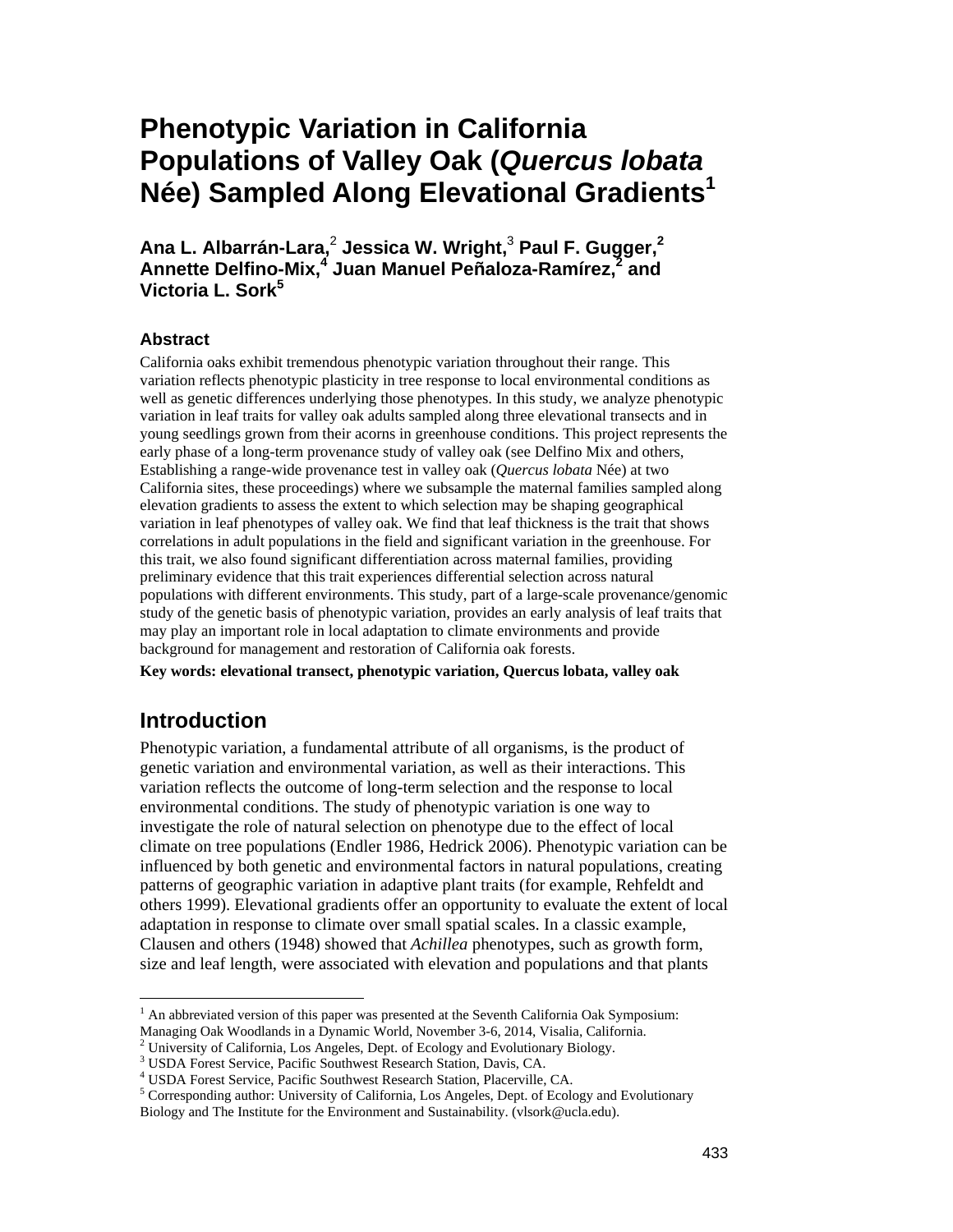grew better at their home elevation than in other parts of the range, suggesting local adaptation. Evidence for local adaptation, particularly in response to climate, will be important for understanding species response to climate change. Populations in different parts of a species' range and in different microhabitats will experience and respond to climate change differently (Davis and others 2005, Rehfeldt and others 2002, Rehfeldt and others 2006). This differential response is due to both the genetic composition of local populations and the magnitude of climate change, which will vary geographically as well (Gugger and others 2013, Sork and others 2010).

In this study, we document gradients in leaf traits in adults sampled along elevational transects in order to observe how phenotypic variation changes along steep climate gradients. Because these phenotypes represent the impacts of genes, environment, and their interaction, we then plant offspring of the adults in a common greenhouse environment to assess the genetic contribution. We present the findings from the first year of a newly established long-term study to gain an initial analysis of what leaf traits may have a strong genetic component and which ones may reflect environmental conditions. Specifically, we have three objectives: (1) identify phenotypic variation in adult leaf morphology that shows significant association along three elevational transects and their corresponding climate gradients; (2) measure phenotypic variation in seedling traits to test whether they differ significantly among transects and among maternal families; and (3) test whether family differences in seedling traits correlate with spatial or climate gradients of maternal tree locations. Recognizing that maternal effects of the seed source may influence the phenotypes young seedlings, findings from the second and third objectives provide initial evidence of whether selection is shaping phenotypic variation in leaf traits and identifies which leaf phenotypic traits may be most affected by long-term selection pressures. We will briefly discuss the implications of this approach for oak management and restoration ecology.

#### **Methods**

Valley oak, *Quercus lobata*, is a dominant or co-dominant species in oak savannas, oak woodlands and riparian forests in the foothills of the Sierra Nevada, Coastal Ranges, and Transverse Ranges that surround the Central Valley of California (Griffin and Critchfield 1972). The species inhabits diverse climatic and geographical zones from sea level to 1750 m and local populations support exceptionally diverse animal and plant communities (Pavlik and others 1995). Valley oak is a species of conservation concern because it has lost significant amounts of cover in the last 300 years (Kelly and others 2005) and it currently has recruitment limitations in many areas (Tyler and others 2006). Valley oak is an important resource for acorn woodpeckers (Koenig and Haydock 1999, Scofield and others 2011, Scofield and others 2012, Thompson and others 2014), western scrub jays (Koenig and others 2009), and many rodent species (Jameson and Peeters 2004). Contemporary gene flow through pollen and seed dispersal can be sufficiently restricted to create local genetic structure that would allow local adaptation (Grivet and others 2005, Pluess and others 2009, Smouse and others 2001, Sork and others 2002), while at the same time, pollen movement has a long tail that maintains genetic connectivity among populations (Austerlitz and others 2004, Pluess and others 2009). Historical colonization has created local genetic structure that would have allowed local populations to adapt to local environments (Gugger and others 2013, Sork and others 2010). Analysis of future suitable habitats based on predicted levels of climate change indicate that some populations would have to migrate long distances to track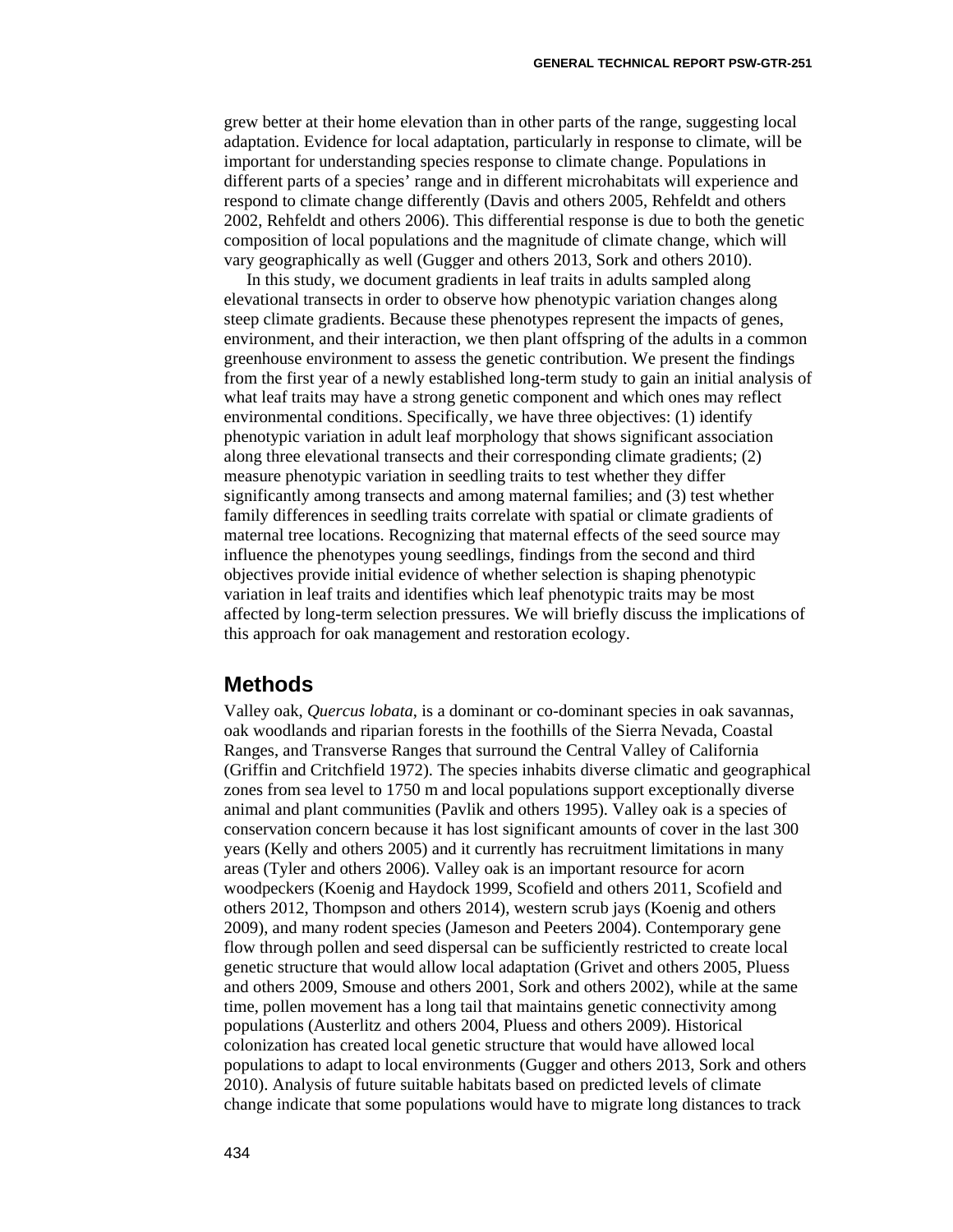favorable climate (Sork and others, 2010), which is unlikely in an increasingly fragmented landscape.

During October 2012, we sampled leaves and acorns from trees along three different elevational transects (fig. 1). Leaves were typically collected from lower, sun-exposed branches, but this varied depending on the location and structure of the trees. Sample sizes and elevations, latitude, and longitude of each adult are listed in table 1. We used latitude and longitude to obtain five current climate variables (table 2), based on previous work. The data were obtained by using the custom climate data requests of U.S. Department of Agriculture, Forest Service (USDA FS) (Rehfeldt 2006): http://forest.moscowfsl.wsu.edu/climate/customData/.



Figure 1—Locations of three elevational transects where leaf samples and acorns were collected from 127 valley oak trees.

### *Greenhouse methods*

In the fall of 2012, we selected 59 families derived from the three elevational transects for our study. Acorns from these families were included in large provenance study initiated at the same time (see Delfino Mix and others, Establishing a rangewide provenance test in valley oak (*Quercus lobata* Née) at two California sites, these proceedings). Acorns were planted at the USDA FS, Pacific Southwest Research Station's Institute of Forest Genetics greenhouse in Placerville, California. The greenhouse is located at 38° 44' 23" N latitude and 120° 44' 32" W longitude and 849 m above sea level, at the edge of the species range of valley oak but within its climate range (see fig. 4, Delfino Mix and others, Establishing a range-wide provenance test in valley oak (*Quercus lobata* Née) at two California sites, these proceedings). In total, we planted acorns from 14 trees from Mt. Hamilton, 9 trees from Madera, and 36 trees from Tejon Ranch Transect Transects (table 1).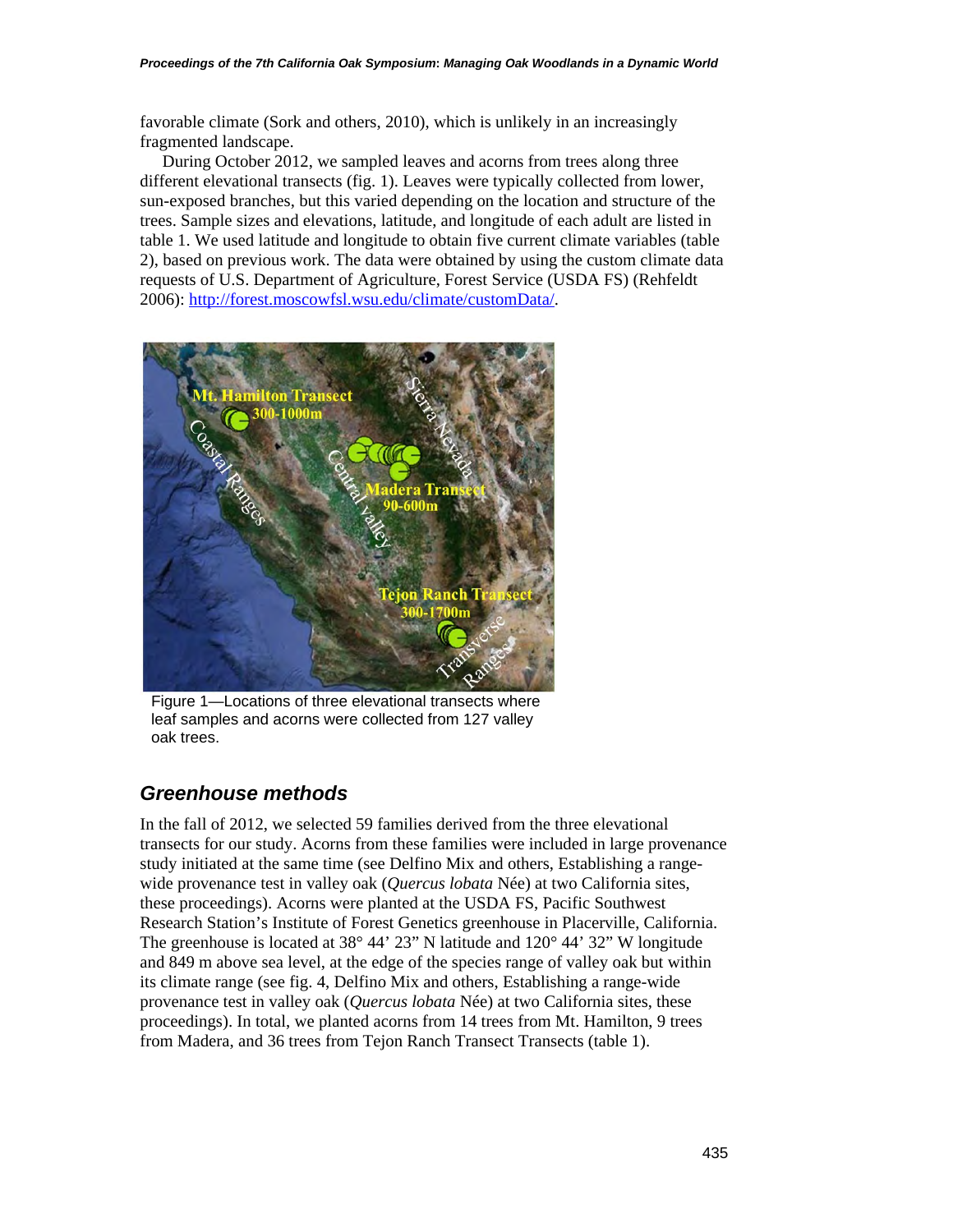|                 | <b>Number</b>    | <b>Number</b>   | <b>Number</b>    |             | Longitud    | <b>Elevation</b><br>(m) |
|-----------------|------------------|-----------------|------------------|-------------|-------------|-------------------------|
| <b>Transect</b> | of Adults        | of              | of               | Latitude    | e           |                         |
|                 |                  | <b>Families</b> | <b>Seedlings</b> |             |             |                         |
| <b>Madera</b>   | $\overline{c}$   |                 |                  | 36.9950     | $-120.0010$ | 78                      |
|                 | 5                |                 |                  | 37.0269     | $-119.8115$ | 97                      |
|                 | 6                |                 |                  | 36.8848     | $-119.4907$ | 165                     |
|                 | $\overline{4}$   |                 |                  | 36.9605     | $-119.4963$ | 245                     |
|                 | 5                |                 |                  | 36.9657     | $-119.4846$ | 260                     |
|                 | 3                |                 |                  | 36.9641     | $-119.4450$ | 314                     |
|                 | $\overline{c}$   |                 |                  | 36.9247     | $-119.3306$ | 377                     |
|                 | 3                |                 |                  | 36.9570     | $-119.3004$ | 394                     |
|                 | 3                |                 |                  | 36.9379     | $-119.3135$ | 408                     |
|                 | $\mathbf{1}$     |                 |                  | 36.9553     | $-119.2327$ | 439                     |
|                 | $\mathbf{1}$     |                 |                  | 36.9927     | $-119.4132$ | 472                     |
|                 | 3                | 3               | 36               | 36.9737     | -119.3679   | 581                     |
|                 | 3                | $\overline{2}$  | 23               | 36.9717     | -119.3679   | 587                     |
|                 | $\mathbf{1}$     | $\mathbf{1}$    | 12               | 36.9693     | $-119.2470$ | 597                     |
|                 | $\overline{4}$   | 3               | 34               | 36.9689     | $-119.2474$ | 605                     |
| Subtotal        | 46               | 9               | 105              |             |             |                         |
| Mt.             | 5                |                 |                  | $-121.7753$ | 37.3775     | 388                     |
| Hamilton        | $\overline{c}$   | $\overline{2}$  | 24               | $-121.7267$ | 37.3579     | 467                     |
|                 | 5                | $\overline{c}$  | 24               | $-121.7409$ | 37.3587     | 496                     |
|                 | 3                | $\overline{c}$  | 22               | $-121.7351$ | 37.3557     | 510                     |
|                 | $\mathbf{1}$     | $\mathbf{1}$    | 12               | $-121.7313$ | 37.3510     | 517                     |
|                 | $\mathbf{1}$     | $\mathbf{1}$    | 12               | $-121.7314$ | 37.3505     | 521                     |
|                 | $\overline{2}$   | $\mathbf{1}$    | 11               | $-121.6688$ | 37.3241     | 649                     |
|                 | $\overline{c}$   | $\overline{c}$  | 24               | $-121.6701$ | 37.3261     | 665                     |
|                 | $\mathbf{1}$     | $\mathbf{1}$    | 9                | $-121.6690$ | 37.3264     | 688                     |
|                 | 3                |                 |                  | $-121.6567$ | 37.3366     | 993                     |
|                 | $\boldsymbol{2}$ |                 |                  | $-121.6561$ | 37.3374     | 1002                    |
|                 | $\overline{c}$   | $\mathbf{1}$    | 7                | $-121.6534$ | 37.3383     | 1041                    |
|                 | 1                | $\mathbf{1}$    | 10               | $-121.6499$ | 37.3423     | 1112                    |
| Subtotal        | 30               | 14              | 155              |             |             |                         |
| <b>Tejon</b>    | 8                |                 |                  | $-118.7475$ | 35.0605     | 360                     |
| Ranch           | 8                | 5               | 52               | $-118.7071$ | 35.0075     | 600                     |
|                 | 6                | 5               | 60               | $-118.6931$ | 35.0050     | 900                     |
|                 | 8                | 7               | 71               | $-118.6675$ | 35.0053     | 1230                    |
|                 | 8                | 7               | 83               | $-118.6498$ | 35.0018     | 1519                    |
|                 | 8                | 7               | 77               | $-118.5937$ | 34.9755     | 1639                    |
|                 | 5                | 5               | 59               | $-118.6199$ | 34.9879     | 1750                    |
| Subtotal        | 51               | 36              | 402              |             |             |                         |

**Table 1—Location and sample size of adult trees of valley oak collected along the three elevational transects and the number of families from those adults grown in greenhouse conditions**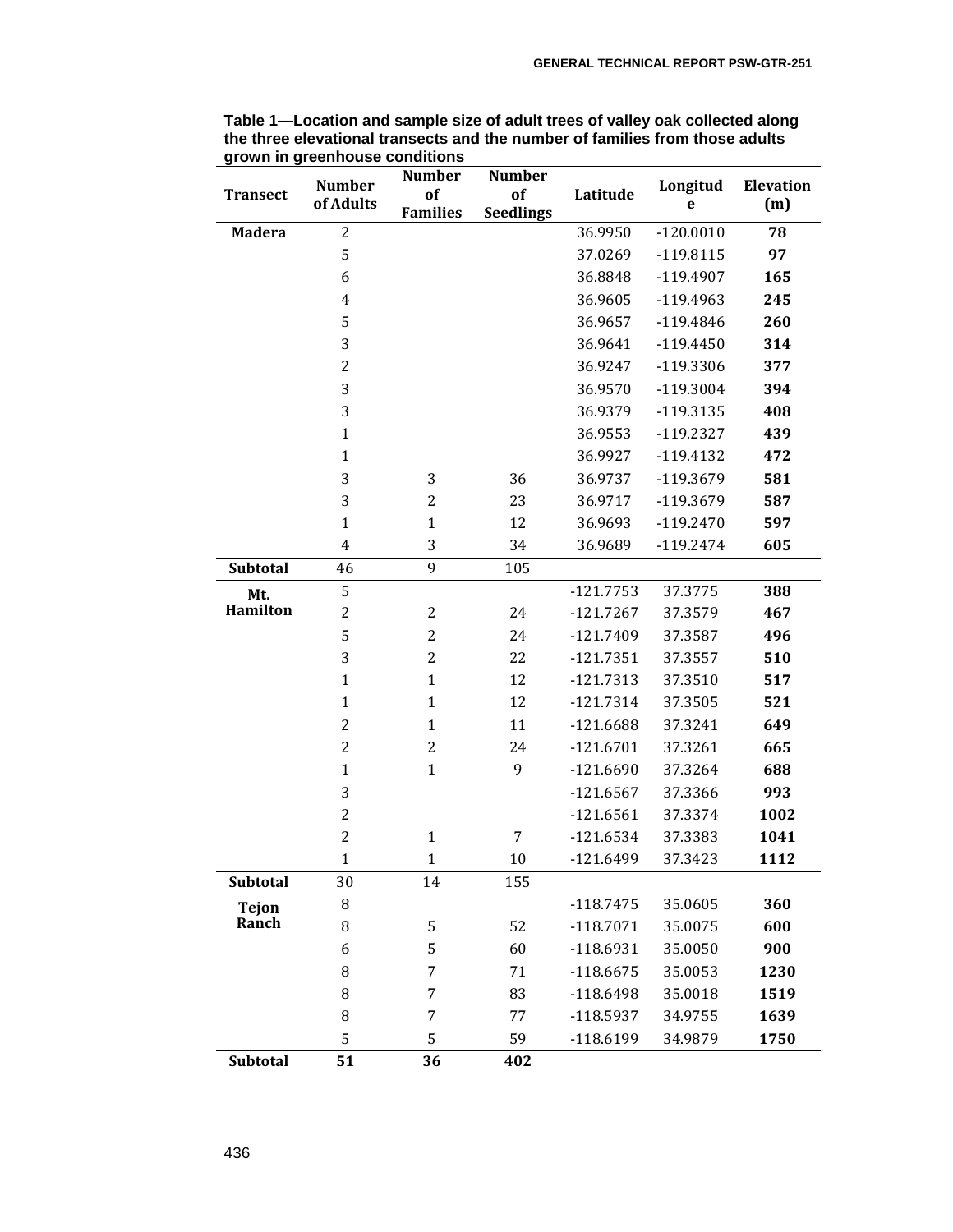Acorns were bulk weighed by family before planting. Acorn collecting and planting are described in Delfino Mix and others (Establishing a range-wide provenance test in valley oak (*Quercus lobata* Née) at two California sites, these proceedings) using acorns collected in October and measured after1 year of growth (fig. 2).

## *Adult and seedling measurements*

From pressed vouchers of adult leaves sampled, we measured the following traits for three leaves per tree: leaf area, leaf thickness, leaf thickness per unit leaf area, leaf dry mass, leaf mass per unit area (LMA), leaf length, perimeter, and leaf perimeter per square root of leaf area as an index of leaf lobedness for each tree. Thickness was measured with digital calipers. Area, length and perimeter were measured in ImageJ (Rasband 2010) using binarized images of leaves from a standard flat bed scanner.

After acorns were planted in November, we recorded days until germination. In fall of 2013, at the end of the first growing season, we recorded the following seedling traits (sample sizes in table 1): diameter of stem base (mm), and height (cm) (see figure 2, bottom). To standardize the developmental states of leaves across seedlings, we selected the three youngest fully emerged leaves from each seedling and then pressed and dried them in paper envelopes. From



were sampled in October 2012 from adults (top photo), planted in November, and measured in September 2013 (bottom).

the pressed vouchers, we measured the same leaf traits measured for adults and listed above. All analyses are based on average across three leaves per seedling.

## *Statistical analyses*

For Objective 1, examining adult phenotypic variation, we first describe the environmental differences among the three sites by conducting a canonical discriminant function (CDF) analysis with the five climate variables and then describe morphological differences among the three sites using a discriminant function analysis with six leaf variables using IBM SPSS 20. For each transect, we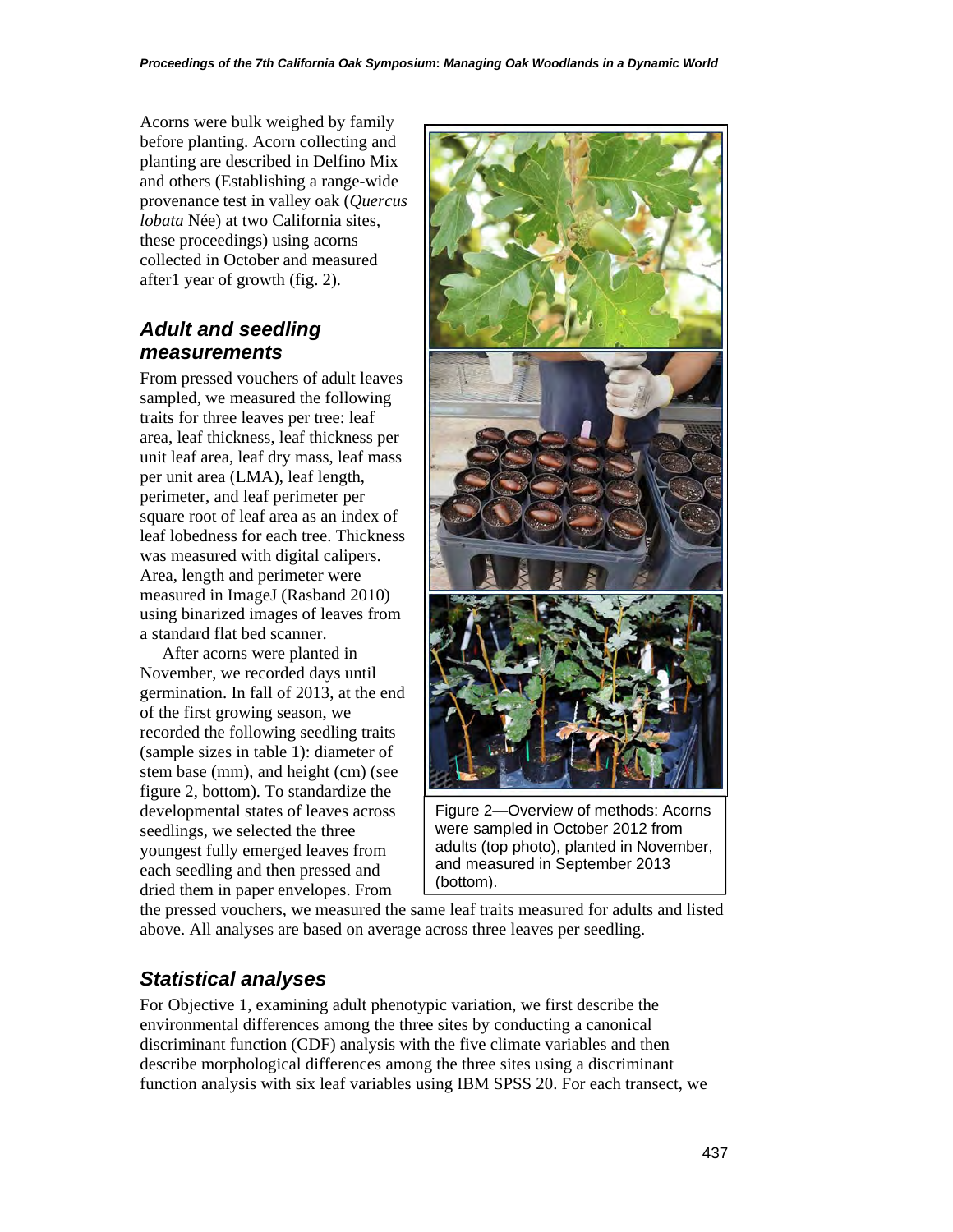used the six leaf measurements as dependent variables and elevation and the five climate variables as independent variables.

For Objective 2, we tested whether days to germination, seedling diameter, and seedling height in the first year were significantly different among transects and across maternal plants within transect, using mixed model nested ANOVAs where transect is a main effect and maternal family nested within transect is a random effect. We used this same model for all morphological measurements of seedlings leaves using the mean values per seedling as the response variable. Resulting *P*values were adjusted for multiple testing using the false discovery rate (FDR) method of Benjamini and Hochberg (1995).

For Objective 3, we examined the association between seedling types and environmental variables in two ways. First, we estimated the individual correlation coefficients for seedling traits of maternal families and environmental variables associated with the locality of maternal tree. *P*-values were FDR-adjusted as above. Second, we examined the association between phenotype and environment with a redundancy analysis (RDA) multivariate model to identify the most important seedling traits and climate variables taking into account the covariance among variables within each type.

#### **Results**

#### *Objective 1*

The CDF analysis of climate environments at the sampling localities of the adult populations yielded two functions (F1 and F2) that explain 85.9 percent and 14.1 percent of total variation, respectively. Highly significant climatic discrimination was found among the three elevational gradients (F1, Wilks'  $\lambda$  = 0.002;  $\chi^2$  = 765.3; df = 10; *P*  $= 0.0001$ ; F2, Wilks'  $\lambda =$ 0.102;  $\gamma^2 = 277.9$ ; df = 4; P = 0.0001).

The three transects have very different climate environments, with much less variation within each transect than between (see fig. 3). The standardized canonical discriminant function coefficients indicated that two climate variables, GSDD5 and  $T_{\text{min}}$ , explain most of the differences among the three transects (table 2). The trends



Figure 3—Plot of canonical function scores of climate variables for three transects.



morphological variation along the three transects.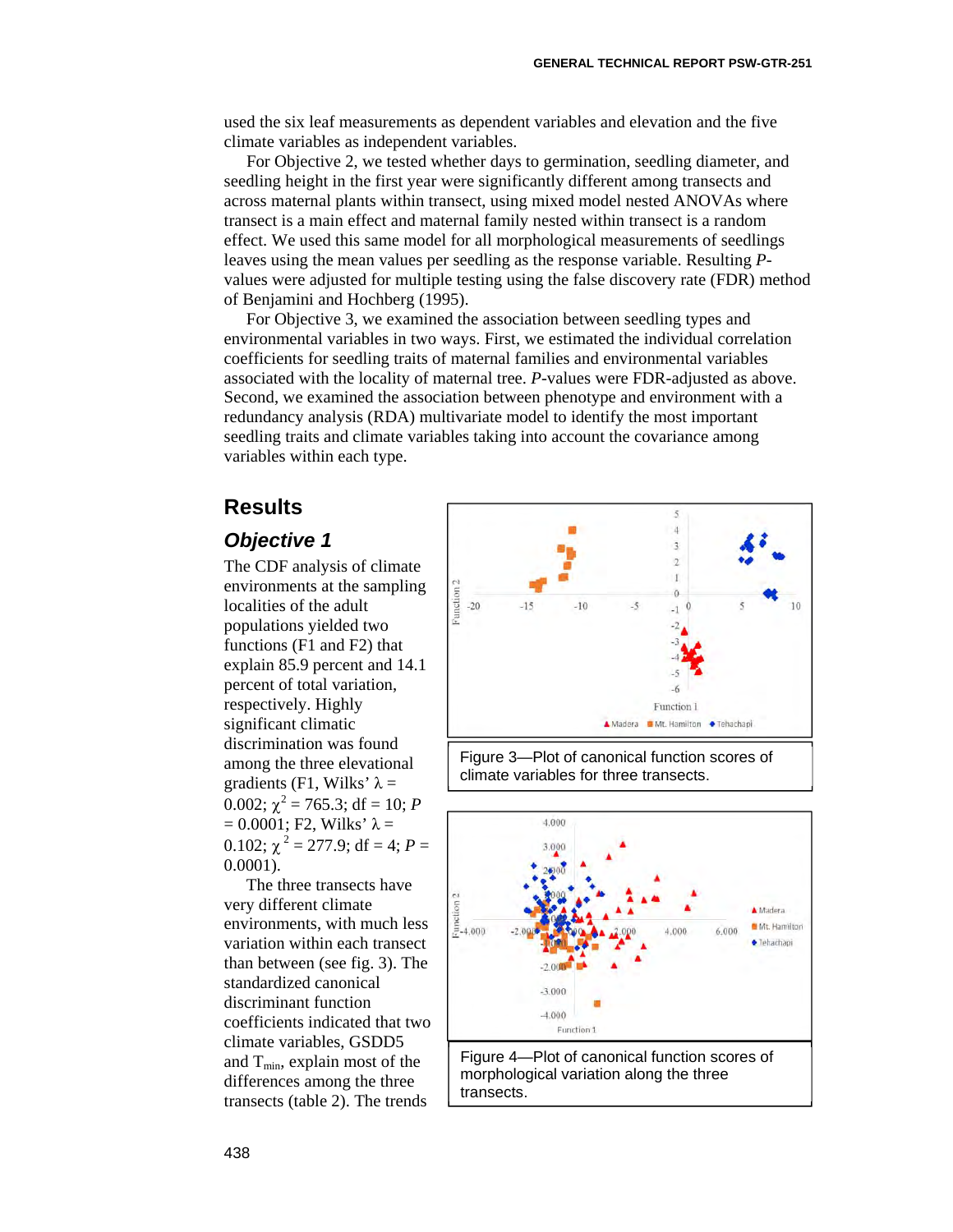indicate that the Tejon Ranch transect was the coldest and Madera was the warmest. Within each transect, it is interesting to note that the slope of the points for the Tejon Ranch and Madera transects was similar, indicating similar climate variables varied along those transect. The Mt. Hamilton transect points have a very different slope, suggesting a different pattern of climate variation along the transect.

When we examined the CDF of adult leaf traits, we found more variation among individuals within each transect (fig. 4) than we observed for the climate variables (fig. 3). The CDF of adult morphological leaf traits revealed 77.6 percent is significant associated with F1 (Wilks'  $\lambda = 0.46$ ;  $\chi^2 = 95.28$ ; df = 12; P = 0.0001) and 22.4 percent with F2 (Wilks'  $\lambda = 0.82$ ;  $\chi^2 = 24.8$ ; df = 5; *P* = 0.0001). Leaf thickness and leaf dry mass per unit area had high coefficients on the first F1 and lobedness index and leaf dry mass per unit area on F2 (table 3). The trees sampled along the Madera Transect showed the most variation along the first axis providing an indication of the balance between leaf size and thickness at this drier site.

**Table 2—Standardized canonical discriminant function coefficients (F1 and F2) of the five climate variables analyzed to determine climatic differentiation among the three elevational transects of valley oak** 

| <b>Climate variables</b>                                                                                                 | F1       | F2       |
|--------------------------------------------------------------------------------------------------------------------------|----------|----------|
| Growing season precipitation from April through September<br>(GSP)                                                       | 0.176    | $-0.334$ |
| Mean maximum temperature in the warmest month $(T_{max})$                                                                | $-1.895$ | $-3.897$ |
| Mean minimum temperature in the coldest month $(T_{min})$                                                                | $-4.948$ | 0.012    |
| Growing season growing degree-days greater than $5^{\circ}$ C (GSDD5)                                                    | 6.883    | 4.082    |
| Summer/spring precipitation balance: precipitation of July +<br>August divided by precipitation of April + May (SmSprPB) | 0.200    | 1.114    |
|                                                                                                                          |          |          |

 **differentiation among the three elevational transects of valley oak Table 3—Standardized canonical discriminant function coefficients of six morphological traits of adult leaves analyzed to determine morphological** 

| Leaf traits (Means per three leaves per adult)                                          | F1       | F2       |
|-----------------------------------------------------------------------------------------|----------|----------|
| <b>Thickness (millimeter)</b>                                                           | 0.997    | 0.400    |
| Thickness per area (millimeter per centimeter <sup>2</sup> )                            | 0.308    | $-0.480$ |
| Leaf dry mass per unit area (LMA; grams per<br>centimeter <sup>2</sup> )                | $-0.621$ | 0.612    |
| Mean leaf length (cm)                                                                   | $-0.136$ | 0.577    |
| Lobedness $Index = perimeter$ (centimeter) per square<br>root of leaf area (centimeter) | $-0.367$ | 0.642    |
| Leaf dry mass (gram)                                                                    | 0.053    | $-0.533$ |

### *Objective 2*

Using separate nested ANOVA for each seedling trait, we find that all families within transect were significantly different using the overall error term (ANOVA,  $df =$ 56/603, *P* < 0.0001). Our nested ANOVA model also reveals that many seedling traits were significantly different among transects using family within transect as the error term (*P*-values shown in table 4). We found that leaf thickness showed the strongest differences across transects, with the Madera transect having the thickest and smallest leaves on average (see table 4).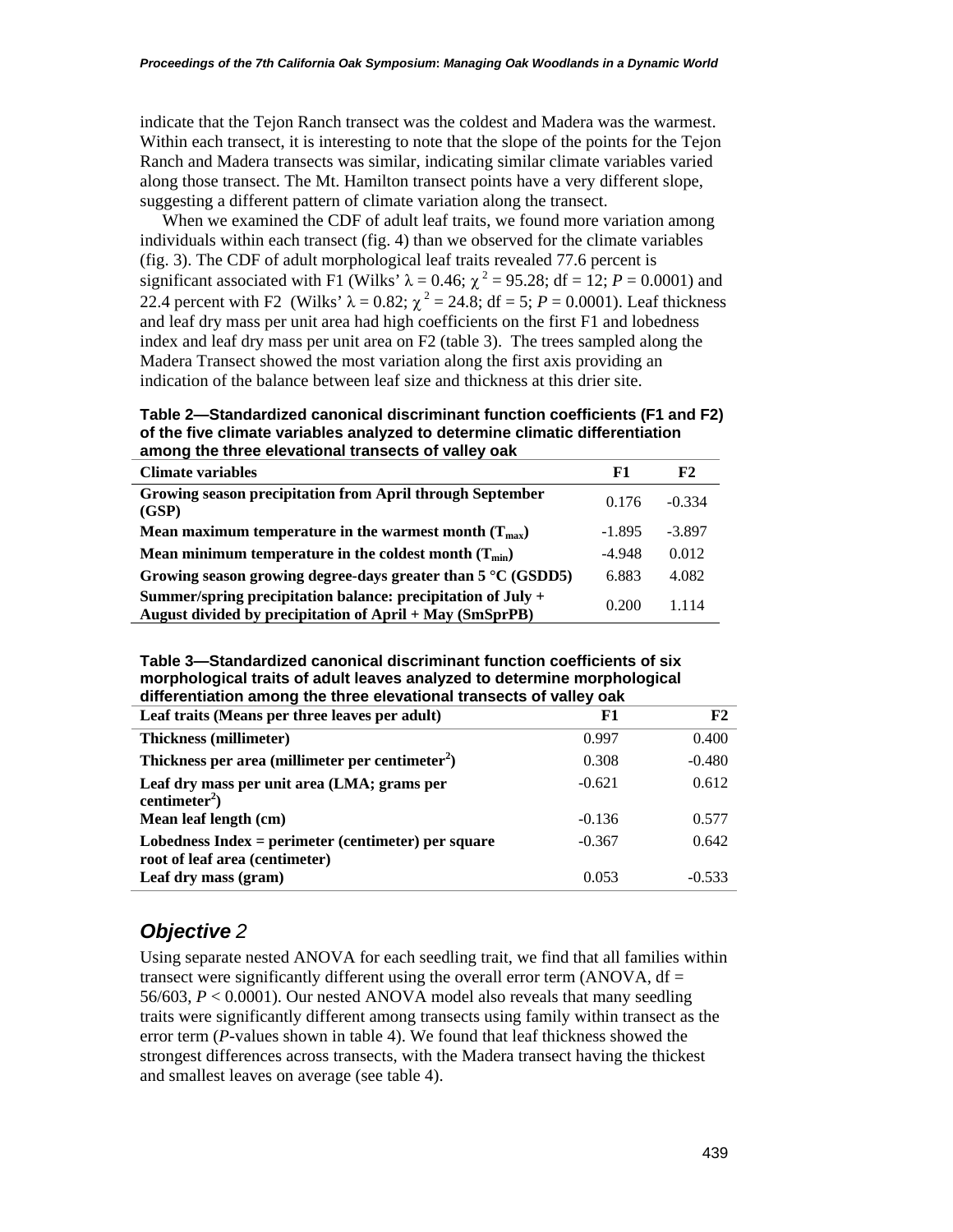**Transect means** 

**Tables 4—Summary of transect means for first year seedling traits measured in greenhouse at Institute of Forest Genetics, Placerville, California. We tested the significance using separate nested ANOVAs where the main effect of transect was tested over family nested within transect as error term, with false discovery rate (FDR)-adjusted** *P***-values associated with degrees of freedom= df = 2, 46 of numerator and denominator.** 

|                                                                           |                             | ттанѕест шеанѕ      |        |                    |  |  |
|---------------------------------------------------------------------------|-----------------------------|---------------------|--------|--------------------|--|--|
| <b>Seedling trait</b>                                                     | FDR-<br>adjusted<br>P-value | <b>Mt. Hamilton</b> | Madera | <b>Tejon Ranch</b> |  |  |
| Days until germination                                                    | <b>NS</b>                   | 87.8                | 86.2   | 94.0               |  |  |
| Mean family seed weight (gram)                                            | NS                          | 7.3                 | 8.9    | 8.3                |  |  |
| Seedling stem diameter (millimeter)                                       | 0.017                       | 2.8                 | 2.5    | 3.1                |  |  |
| Seedling height (centimeter)                                              | <b>NS</b>                   | 121.8               | 161.0  | 149.7              |  |  |
| Mean leaf thickness (millimeter)                                          | 0.001                       | 0.131               | 0.160  | 0.155              |  |  |
| Mean leaf thickness per area<br>(millimeter per centimeter <sup>2</sup> ) | 0.007                       | 0.011               | 0.016  | 0.012              |  |  |
| Mean leaf length (centimeter)                                             | 0.031                       | 6.26                | 5.84   | 6.60               |  |  |
| Leaf mass per unit area $(g/cm2)$                                         | <b>NS</b>                   | 0.009               | 0.009  | 0.009              |  |  |
| Lobedness (centimeter per<br>centimeter)                                  | <b>NS</b>                   | 5.8                 | 5.6    | 5.7                |  |  |
| Mean leaf dry mass (gram)                                                 | 0.010                       | 0.112               | 0.092  | 0.126              |  |  |
| Mean leaf area (centimeter <sup>2</sup> )                                 | 0.015                       | 12.7                | 10.9   | 14.3               |  |  |

#### *Objective 3*

Many seedling leaf traits were correlated with geographical and climate gradients of the maternal plant locations suggesting that these traits may reflect selection on maternal trees. Leaf thickness was most highly correlated with  $T_{\text{max}}$  and longitude, but also with latitude and GSDD5 (table 5). Latitude and SmSprPB were most frequently correlated with seedling leaf traits (table 5). Elevation was correlated with only two traits—days to germination and seedling leaf area, and longitude was correlated with leaf thickness only.

We also examined the association between leaf traits and environmental variables using a multivariate model, Redundancy Analysis (RDA), which is essentially a multivariate correlation test. We found that the overall models showed a significant association between seedling leaf traits for families sampled at Mt. Hamilton and Tejon Ranch transects, but not Madera Transect, possibly because of a low sample size and only a small section of the gradient represented in the common garden. Based on the scores showing the association between individual traits and the two main axes (RDA1 and RDA2), we find that stem diameter, leaf thickness per area, leaf length, and leaf dry mass were the traits most important for Mt. Hamilton families (table 6.A), while GSDD5, elevation, and  $T_{\text{max}}$  were the most important environmental variables. For Tejon Ranch, leaf dry mass, height, leaf length and stem diameter were the traits most important and  $T_{\text{max}}$ , GSDD5, longitude, and elevation were the important environmental variables. In the Madera transect, most traits had similar associations and longitude, elevation, and  $T_{min}$  were the most important environmental variables. Leaf thickness per area and leaf dry mass were important across the three transects and were correlated with several climate variables in the single correlation tests across all samples. These multivariate tests indicate that leaf morphology is correlated with climate and spatial gradients.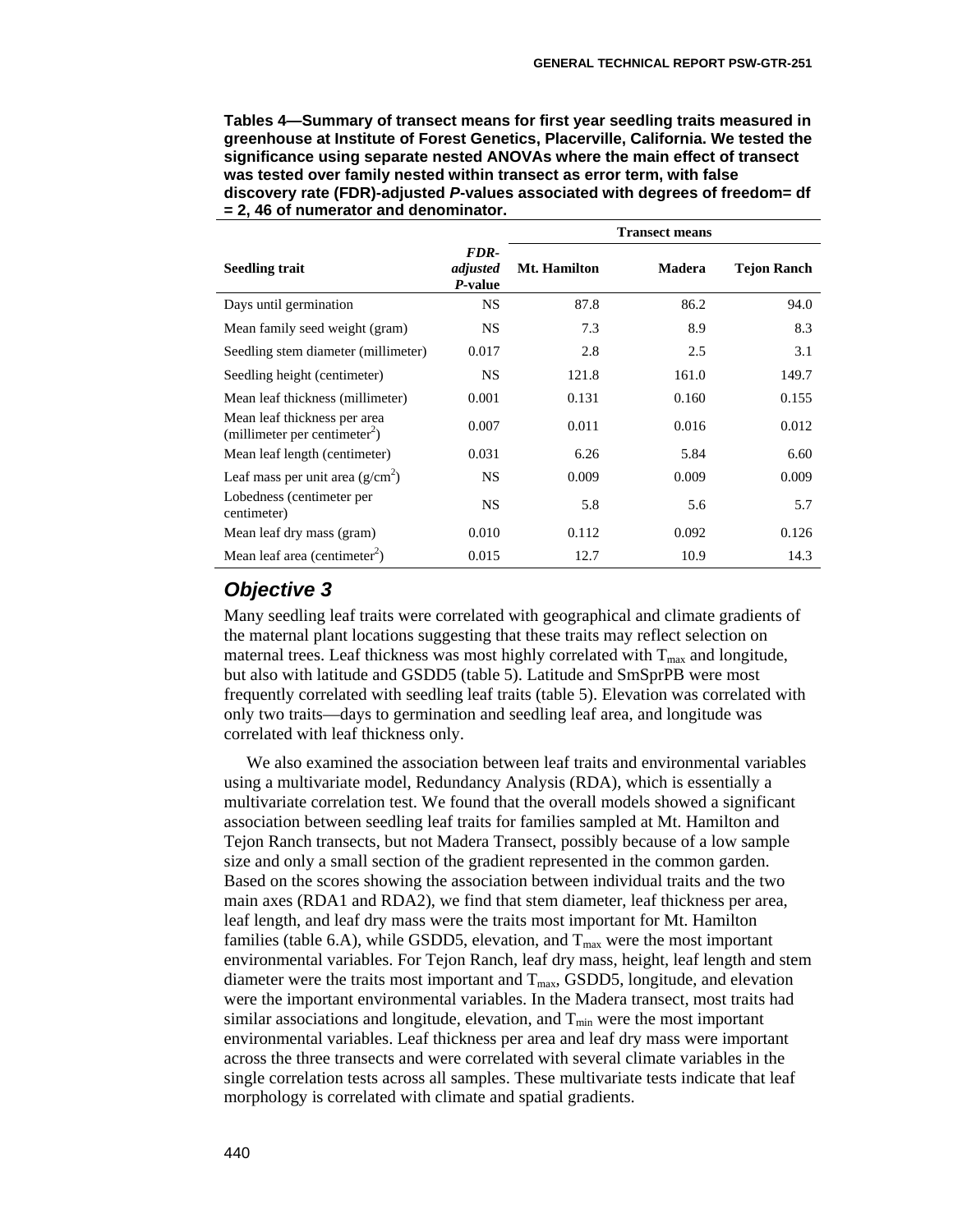| Sample sizes are 59 families, except seed weight with 58 families. |          |                 |           |           |          |          |           |  |
|--------------------------------------------------------------------|----------|-----------------|-----------|-----------|----------|----------|-----------|--|
|                                                                    | Days to  | <b>Diameter</b> | Leaf      | Leaf      | Leaf     | Leaf dry | Leaf area |  |
|                                                                    | germin-  |                 | thickness | thickness | length   | mass     |           |  |
|                                                                    | ation    |                 |           | per area  |          |          |           |  |
| Latitude                                                           | $-0.302$ | $-0.331$        | $-0.3450$ | 0.087     | $-0.286$ | $-0.327$ | $-0.328$  |  |
|                                                                    | 0.056    | 0.044           | 0.039     | 0.522     | 0.060    | 0.044    | 0.044     |  |
| Longitude                                                          | 0.238    | 0.184           | 0.4760    | 0.123     | 0.146    | 0.153    | 0.173     |  |
|                                                                    | 0.115    | 0.224           | < 0.0001  | 0.378     | 0.314    | 0.295    | 0.241     |  |
| Elevation                                                          | 0.406    | 0.254           | $-0.1330$ | $-0.244$  | 0.196    | 0.236    | 0.262     |  |
|                                                                    | 0.019    | 0.097           | 0.347     | 0.107     | 0.195    | 0.115    | 0.087     |  |
| <b>GSP</b>                                                         | $-0.143$ | $-0.316$        | $-0.2470$ | 0.178     | $-0.304$ | $-0.382$ | $-0.323$  |  |
|                                                                    | 0.319    | 0.049           | 0.105     | 0.236     | 0.056    | 0.028    | 0.046     |  |
| $T_{min}$                                                          | $-0.354$ | $-0.276$        | $-0.2470$ | 0.078     | $-0.232$ | $-0.269$ | $-0.291$  |  |
|                                                                    | 0.037    | 0.071           | 0.105     | 0.556     | 0.120    | 0.078    | 0.060     |  |
| $T_{max}$                                                          | $-0.29$  | $-0.134$        | 0.5700    | 0.403     | $-0.108$ | $-0.159$ | $-0.175$  |  |
|                                                                    | 0.060    | 0.347           | 0.003     | 0.022     | 0.437    | 0.286    | 0.240     |  |
| GSDD5                                                              | $-0.396$ | $-0.193$        | 0.3210    | 0.308     | $-0.157$ | $-0.213$ | $-0.231$  |  |
|                                                                    | 0.022    | 0.199           | 0.046     | 0.056     | 0.286    | 0.156    | 0.120     |  |
| <b>SmSprPB</b>                                                     | 0.358    | 0.288           | 0.2880    | $-0.106$  | 0.286    | 0.355    | 0.336     |  |
|                                                                    | 0.037    | 0.060           | 0.060     | 0.438     | 0.060    | 0.037    | 0.044     |  |

| Table 5—Correlations of mean leaf traits per family with spatial and climate      |
|-----------------------------------------------------------------------------------|
| variables of localities of maternal plants (top number) with false discovery rate |
| adjusted P-values (bottom number). Significant correlations are in bold.          |
| Sample sizes are 50 families, except seed wordt with 58 families                  |

## **Discussion**

Natural populations of valley oak contained significant phenotypic variation among three elevational transects that were geographically separated. The trait that differed most strongly in adult trees was leaf thickness. To understand the extent to which phenotypic variation is due to underlying genetic variation, we planted acorns from a subsample of those adult trees in a greenhouse and found that every leaf trait we examined showed significant differentiation in seedlings among maternal families. In particular, when we compared genetic differentiation among transects, the most significant traits were leaf thickness per area and leaf dry mass. On average, the Madera site had the thickest leaves and it also had the warmest temperature. When we looked to see whether leaf thickness showed an association with climate, which would be initial evidence that this trait is under selection, we found a positive correlation with maximum temperature. Given that leaf thickness can be a structural mechanism to reduce evaporative water loss, we suggest that future work looking for locally adaptive traits should pay attention to this character. For example, *Q. ilex*  seedlings from the driest provenance, when grown in a common garden from seeds of different provenances, showed higher leaf mass area and total leaf thickness (Gratani and others 2003). These morphological traits were associated with higher water use efficiency, whereas, smaller leaf area was associated with a higher photosynthetic capacity in low air temperature conditions, suggesting potentially adaptive features to provenance climate.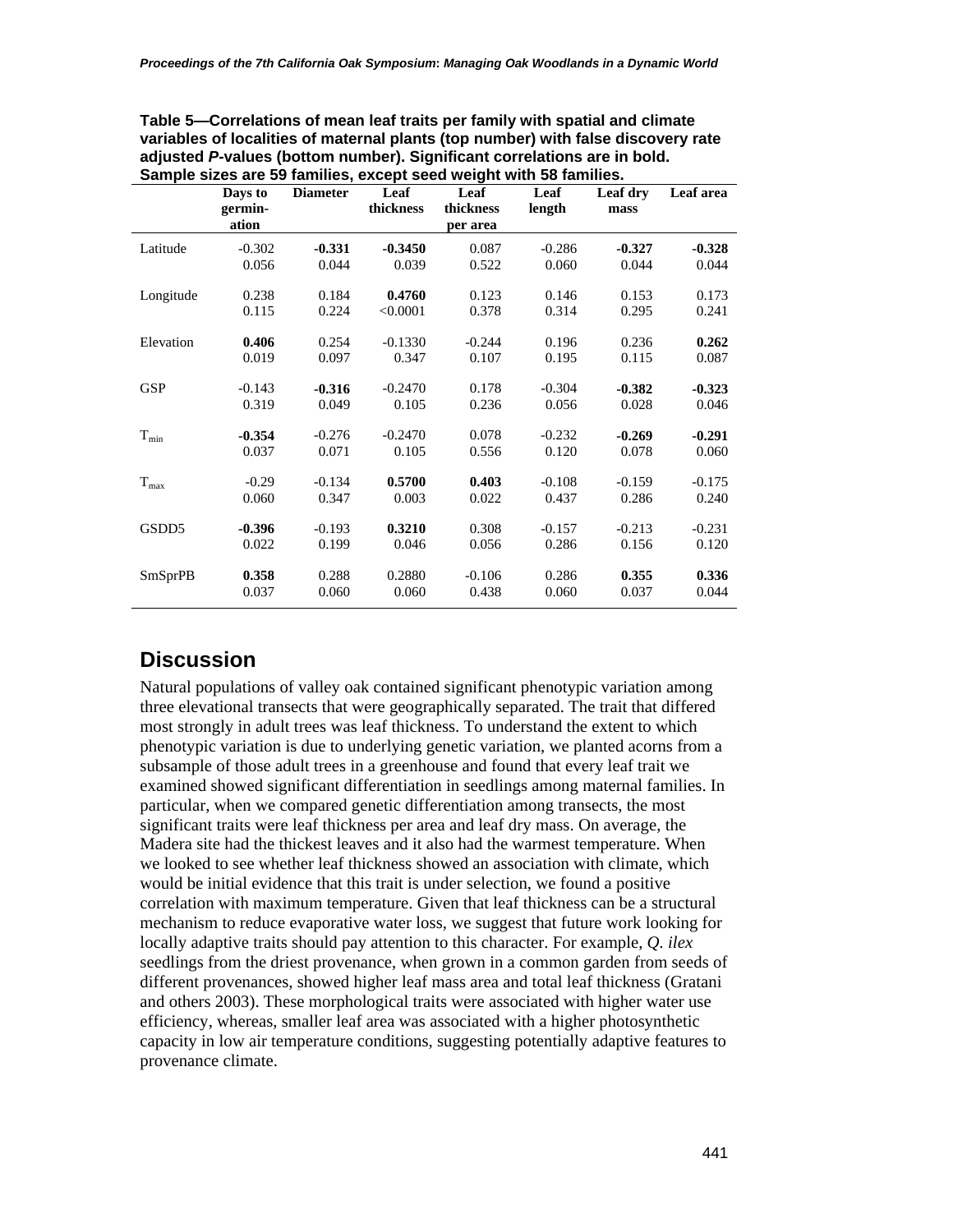| A.                           | Madera      |                  |             | <b>Mt. Hamilton</b> |             | <b>Tejon Ranch</b> |  |
|------------------------------|-------------|------------------|-------------|---------------------|-------------|--------------------|--|
| <b>Seedlings leaf traits</b> | <b>RDA1</b> | RDA <sub>2</sub> | <b>RDA1</b> | <b>RDA2</b>         | <b>RDA1</b> | <b>RDA2</b>        |  |
| Stem diameter                | $-0.733$    | $-0.135$         | $-0.957$    | $-0.053$            | 0.923       | $-0.196$           |  |
| Height                       | $-0.697$    | 0.327            | $-0.863$    | $-0.054$            | 1.046       | 0.109              |  |
| <b>Thickness</b>             | $-0.771$    | $-0.457$         | 0.035       | $-0.943$            | 0.470       | 1.222              |  |
| Thickness per area           | 0.639       | $-0.331$         | 1.022       | $-0.249$            | $-0.644$    | 0.838              |  |
| Length                       | $-0.497$    | 0.327            | $-1.012$    | 0.053               | 0.940       | $-0.162$           |  |
| <b>LMA</b>                   | $-0.446$    | $-0.589$         | 0.200       | $-0.713$            | 0.461       | 0.349              |  |
| Lobedness                    | $-0.419$    | 0.274            | $-0.760$    | $-0.315$            | 0.636       | 0.154              |  |
| Leaf dry mass                | $-0.741$    | $-0.003$         | $-0.942$    | $-0.157$            | 1.080       | $-0.068$           |  |

**Table 6—Summary of scores of association of eight morphological seedling leaf traits with two Redundancy Axes (A) and scores of environmental variables with two RDA axes (B)** 

| <b>B.</b> Climate and     | <b>Madera</b> |                  |             | <b>Mt. Hamilton</b> |             | <b>Tejon Ranch</b> |  |
|---------------------------|---------------|------------------|-------------|---------------------|-------------|--------------------|--|
| geographical<br>variables | <b>RDA1</b>   | RDA <sub>2</sub> | <b>RDA1</b> | <b>RDA2</b>         | <b>RDA1</b> | <b>RDA2</b>        |  |
| <b>GSP</b>                | 0.249         | 0.832            | $-0.138$    | 0.407               | $-0.107$    | $-0.845$           |  |
| $T_{min}$                 | 0.263         | 0.839            | 0.101       | $-0.344$            | 0.121       | 0.612              |  |
| $T_{max}$                 |               |                  | 0.241       | 0.035               | 0.279       | 0.643              |  |
| GSDD <sub>5</sub>         | $-0.092$      | 0.864            | 0.212       | $-0.165$            | 0.285       | 0.558              |  |
| <b>SmrSprPB</b>           |               |                  | 0.152       | $-0.139$            | $-0.166$    | 0.314              |  |
| Elevation                 | 0.370         | 0.672            | $-0.178$    | 0.252               | $-0.246$    | $-0.657$           |  |
| Longitude                 | 0.262         | 0.840            | $-0.066$    | 0.586               | $-0.304$    | $-0.818$           |  |
| Latitude                  | $-0.122$      | $-0.752$         | $-0.120$    | $-0.879$            | 0.149       | 0.887              |  |

This study suggests that leaf traits are highly differentiated across maternal families and geographical regions, but these findings must be considered cautiously because maternal effects may enhance differentiation among families and possibly overestimate the degree of genetic differentiation. We also found that many leaf traits other than leaf thickness that were related to mass and size, such as leaf dry mass, leaf length and leaf area, were also significantly correlated with geographical and climate gradients, though interestingly seed weight, considered a measure of maternal investment, was correlated only with  $T_{\text{max}}$ . Again, we caution that these correlations may also be enhanced by maternal effects. Nonetheless, change in morphological traits consistent with a direct response to climate change was observed in *Dodonaea viscosa* subsp*. angustissima*, where leaf width and leaf area were associated with temperature along latitudinal and elevational gradients, respectively (Guerin and others 2012). Thus, other studies have shown a genetic basis for traits such as the ones measured here.

Through the greenhouse experiment, we also found that days until germination showed genetic differentiation among transects and was correlated with latitude and elevation for this trait. The correlation with latitude might suggest that either photoperiod changes or growing season associated with climate might select for more delayed germination. The correlation with elevation as well as several climate variables also indicates that growing season may shape the delay in germination. For example, the number for growing degree-days above 5 °C was negatively correlated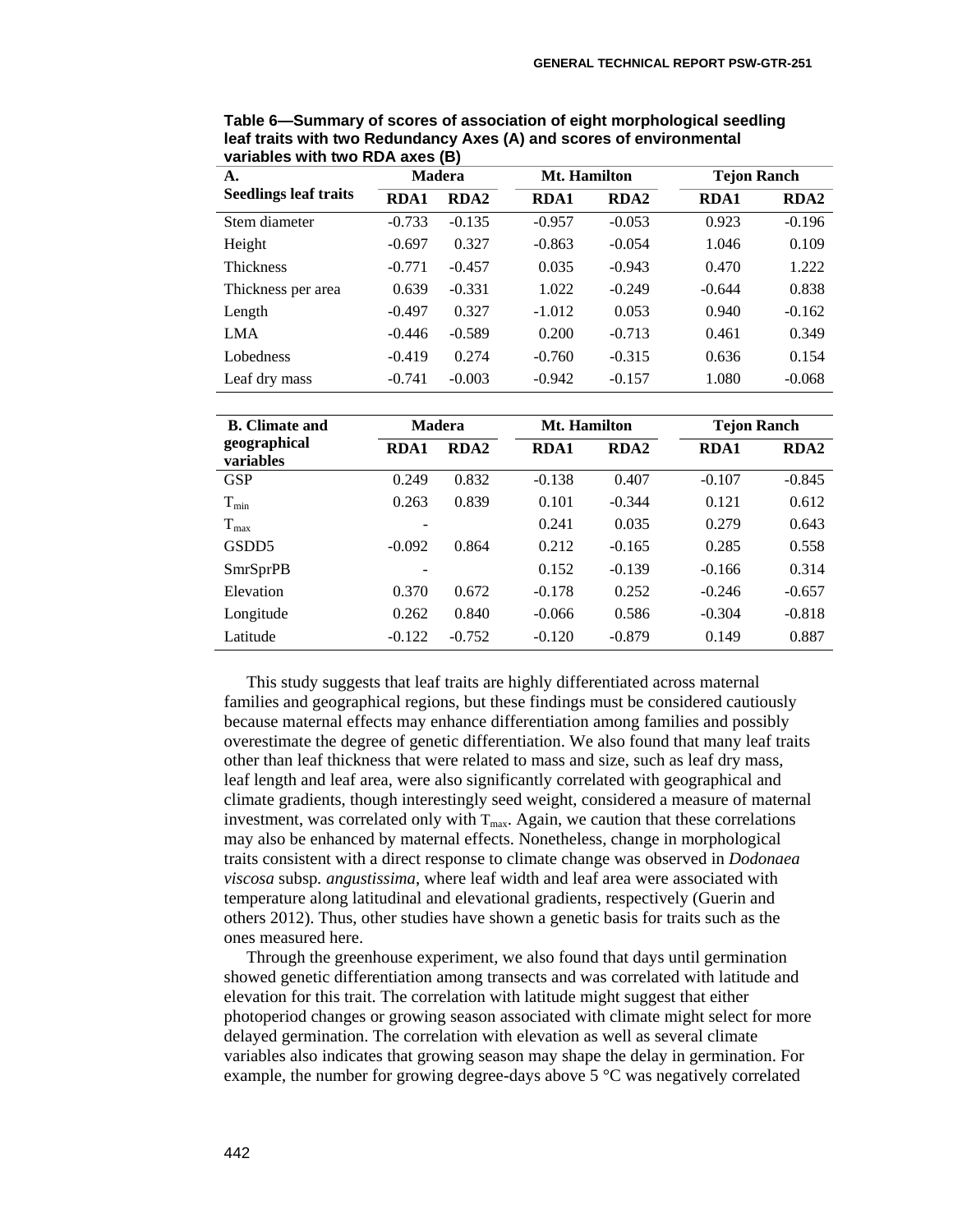with the days until germination such that provenances from places with a longer growing season germinated faster.

In summary, this study identifies extensive phenotypic variation in leaf morphology in adult populations of valley oak and initial evidence that much of that variation is due to geographical differences and to genetically based differences among families that appears to be under selection. Future analysis of phenotypic traits in these individuals and the full provenance study when they are older and less likely to reflect maternal effects will provide valuable insight about the genetic basis of valley oak phenotypes associated with local climate environments.

#### *Next steps and implications for oak management and restoration*

This study is part of a large-scale, species-wide provenance study where we will be measuring many phenotypic traits in the future (see Delfino-Mix and others, Establishing a range-wide provenance test in valley oak (*Quercus lobata* Née) at two California sites, these proceedings). The findings, which were based on trees sampled from sharp climate gradients along three elevational transects, demonstrate that at least a portion of the phenotypic variation we observe in natural populations may reflect the impact of natural selection. Using next generation sequencing tools, we are also conducting a parallel genomic study to look for marker genes that are associated with geographical, climate and trait variation in these populations of trees. As plants in the provenance test become older, we will associate phenotypes important to local adaptation with DNA sequence data to find genetic markers for adaptive genetic variation.

## **Acknowledgments**

 Ranch. For help with planting, we thank Tom Blush, Lisa Crane, Robyn Scibilio, and Paul We thank Phoebe Prather and the Tejon Ranch Conservancy for providing access to the Tejon Hodgskiss. For seedling measurements, we thank Courtney Canning, Daisy Carrillo, Carlene Carvalho, Paul Hodgskiss, Andy Liang, Sarah Ratay, and Mark Taylor. Financial support was provided by the Pacific Southwest Research Station and research seed funding from UCLA.

#### **References**

- Austerlitz, F.; Dick, C.W.; Dutech, C.; Klein, E.K.; Oddou-Muratorio, S.; Smouse, P.E.; Sork, V.L. 2004. **Using genetic markers to estimate the pollen dispersal curve**. Molecular Ecology 13: 937–954.
- Benjamini, Y.; Hochberg, Y. 1995. **Controlling the false discovery rate: a practical and powerful approach to multiple testing.** Journal of the Royal Statistical Society Series B (Methodological) 57:289-300 doi:10.2307/2346101
- Clausen, J.; Keck, D.D.; Hiesey, W.M. 1948. **Experimental studies on the nature of species III. Environmental responses of climatic races of** *Achillea.* Washington, DC: Carnegie Institution of Washington: 125.
- Davis, M.B.; Shaw, R.G.; Etterson, J.R. 2005. **Evolutionary responses to changing climate.**  Ecology 86: 1704–1714.
- Endler, J.A. 1986. **Natural selection in the wild.** Princeton: Princeton University Press.
- Gratani, L.; Meneghini, M.; Pesoli, P.; Crescente, M.F. 2003. **Structural and functional plasticity of** *Quercus ilex* **seedlings of different provenances in Italy.** Trees 17: 515– 521.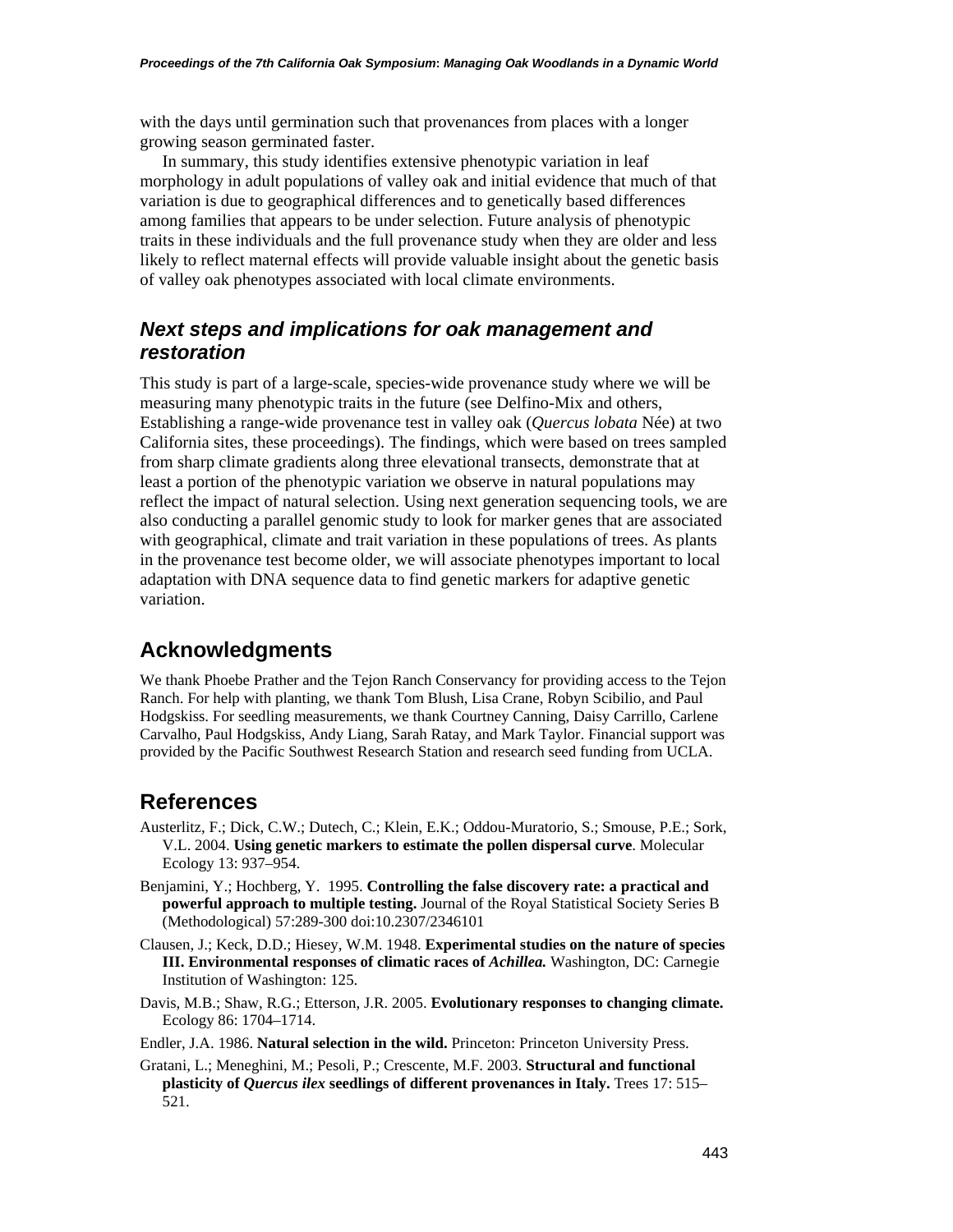- Southwest Forest and Range Experiment Station. 60 p. Griffin, J.R.; Critchfield, W.B. 1972. **The distribution of the forest trees in California**. Res. Paper PSW-RP-82. Berkeley, CA: U.S. Department of Agriculture, Forest Service, Pacific
- Grivet, D.; Smouse, P.E.; Sork, V.L. 2005. **A novel approach to an old problem: tracking dispersed seeds**. Molecular Ecology 14: 3585–3595.
- Guerin, G.R.; Wen, H.; Lowe, A.J. 2012. **Leaf morphology shift linked to climate change.**  doi:10.1098/rsbl.2012.0458.
- Gugger, P.F.; Ikegami, M.; Sork, V.L. 2013. **Influence of late Quaternary climate change on present patterns of genetic variation in valley oak,** *Quercus lobata* **Née**. Molecular Ecology 22: 3598–3612.
- Hedrick, P.W. 2006. **Genetic polymorphism in heterogeneous environments: the age of genomics.** Annual Review Ecology, Evolution, and Systematics 37: 67–93.
- Jameson, E.W.; Peeters, H.J. 2004. **Mammals of California**. Berkeley, CA: University of California Press.
- Kelly, P.A.; Phillips, S.E.; Williams, D.F. 2005. **Documenting ecological changes in time and space: the San Joaquin Valley of California**. In: Lacey, E.A.; Myers, P., eds. Documenting ecological changes in time and space: the San Joaquin Valley of California. Berkeley, CA: University of California Press: 57–78.
- Koenig, W.D.; Haydock, J. 1999. **Oaks, acorns, and the geographical ecology of the acorn woodpecker**. Journal of Biogeography 26: 159–165.
- Koenig, W.D.; Krakauer, A.H.; Monahan, W.B.; Haydock, J.; Knops, J.M.H.; Carmen, W.J. 2009. **Mast-producing trees and the geographical ecology of western scrub-jays**. Ecography 32: 561–570.
- Pavlik, B.M.; Muick, P.C.; Johnson, S.G.; Popp, M. 1995. **Oaks of California**. Oakland: Cachuma Press.
- Pluess, A.R.; Sork, V.L.; Dolan, B.; Davis, F.W.; Grivet, D.; Merg, K.; Papp, J.; Smouse, P.E. 2009. **Short distance pollen movement in a wind-pollinated tree,** *Quercus lobata*  **(Fagaceae)**. Forest Ecology and Management 258: 735–744.
- Rasband, W.S. 2010. **ImageJ.** Bethesda, MD.: U.S. National Institutes of Health.
- Rehfeldt, G.E. 2006. **A spline model of climate for the western United States.** Gen. Tech. Rep. RMRS-GTR-165. Fort Collins, CO: U.S. Department of Agriculture, Forest Service, Rocky Mountain Research Station. 21 p.
- Rehfeldt, G.E.; Crookston, N.L.; Warwell, M.V.; Evans, J.S. 2006. **Empirical analyses of plant-climate relationships for the western United States.** International Journal of Plant Sciences 187: 1123–1150.
- Rehfeldt, G.E.; Tchebakova, N.M.; Parfenova, Y.I.; Wykoff, W.R.; Kuzmina, N.A.; Milyutin, L.I. 2002. **Intraspecific responses to climate in** *Pinus sylvestris***.** Global Change Biology 8: 912–929.
- Rehfeldt, G.E.; Ying, C.C.; Spittlehouse, D.L.; Hamilton, D.A., Jr. 1999. **Genetic responses to climate in** *Pinus contorta***: niche breadth, climate change, and reforestation.**  Ecological Monographs 69: 375–407.
- Scofield, D.G.; Alfaro, V.R.; Sork, V.L.; Grivet, D.; Martinez, E.; Papp, J.; Pluess, A.R.; Koenig, W.D.; Smouse, P.E. 2011. **Foraging patterns of acorn woodpeckers (***Melanerpes formicivorus***) on valley oak (***Quercus lobata Née***) in two California oak savanna-woodlands**. Oecologia 166: 187–196.
- Scofield, D.G.; Smouse, P.E.; Karubian, J.; Sork, V.L. 2012. **Use of alpha, beta, and gamma diversity measures to characterize seed dispersal by animals**. American Naturalist 180: 719–732.
- Smouse, P.E.; Dyer, R.J.; Westfall, R.D.; Sork, V.L. 2001. **Two-generation analysis of pollen flow across a landscape. I. Male gamete heterogeneity among females**. Evolution 55: 260–271.